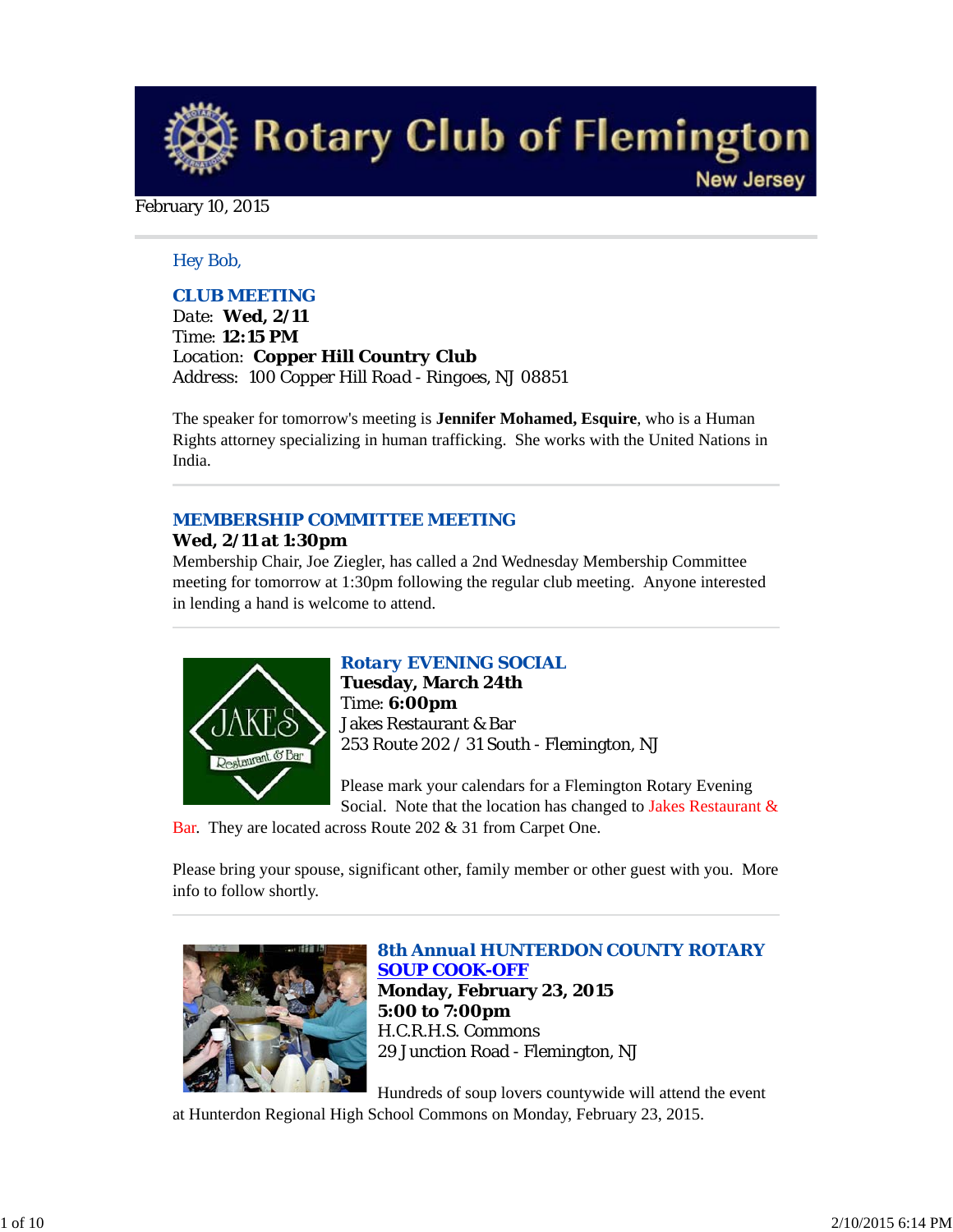An **admission fee of \$10 and a food donation to the Food Pantry** entitles you to enjoy sample-size cups of any and all entered soups, plus the opportunity to vote for your favorite. At the end of the evening, two trophies will be awarded, one for PEOPLE'S CHOICE and one for JUDGE'S CHOICE and each champion will have the honor of displaying the coveted SOUPER BOWL TROPHIES in their restaurant for the year. An additional award will be presented for the BEST VISUAL PRESENTATION so be creative in your table presentation. **Click Here** to visit the website for more information.

**CLICK HERE** to download a copy of the **Restaurant Registration Form**.

# **RESTAURANT ENTRY DEADLINE IS Early February 2015**

A limit of 20 participating restaurants will be accepted on a first-come, first-served basis. One soup entry per restaurant.

# **YOUR PARTICIPATION HELPS FIGHT HUNGER IN HUNTERDON!!!**

All net event proceeds will be donated to the Food Pantries of Hunterdon County. The following are the Food Banks supported:

- **Delaware Valley Interfaith Council**
- **Fisherman's Mark**
- **Flemington Area Food Pantry**
- **North Hunterdon Food Pantry**
- **Open Cupboard Food Pantry**
- **Starfish Food Pantry**

# **Joint Effort by the Hunterdon County Rotary Clubs**

This event is organized and run as a joint effort by the Rotary Clubs of Flemington, Clinton Sunrise, North Hunterdon, Lambertville-New Hope, Whitehouse and the Hunterdon Horizon eClub. We are service clubs dedicated to helping people in our community and throughout the world. The event is held at the end of February in recognition of Rotary International's Anniversary, which had it's very first meeting on February 23, 1905 in Room 711 of the Unity Building in Chicago as convened by Rotary founder Paul P. Harris

Questions? Contact Event Chair, **Mick Schaible** with any questions or comments. He can be reached at **(609)460-4530** or by email at **Soup@FlemingtonRotaryNJ.org**.



# *Flemington Rotary Donations Project HEALING GARDEN at the Hunterdon Medical Center* Supporting an Eagle Scout Project

The Donations Committee and Board have approved a \$1,250 donation to support a local project to create a **Healing Garden** at the **Hunterdon Medical Center**. The project was started by Robert Vanacore, who is a Boy Scout with Troop 194 here in Flemington. The Healing Garden project was created by Mr. Vanacore to help him earn the honorable rank of Eagle Scout. All of the labor

would be donated to construct the garden, but the material costs were estimated to be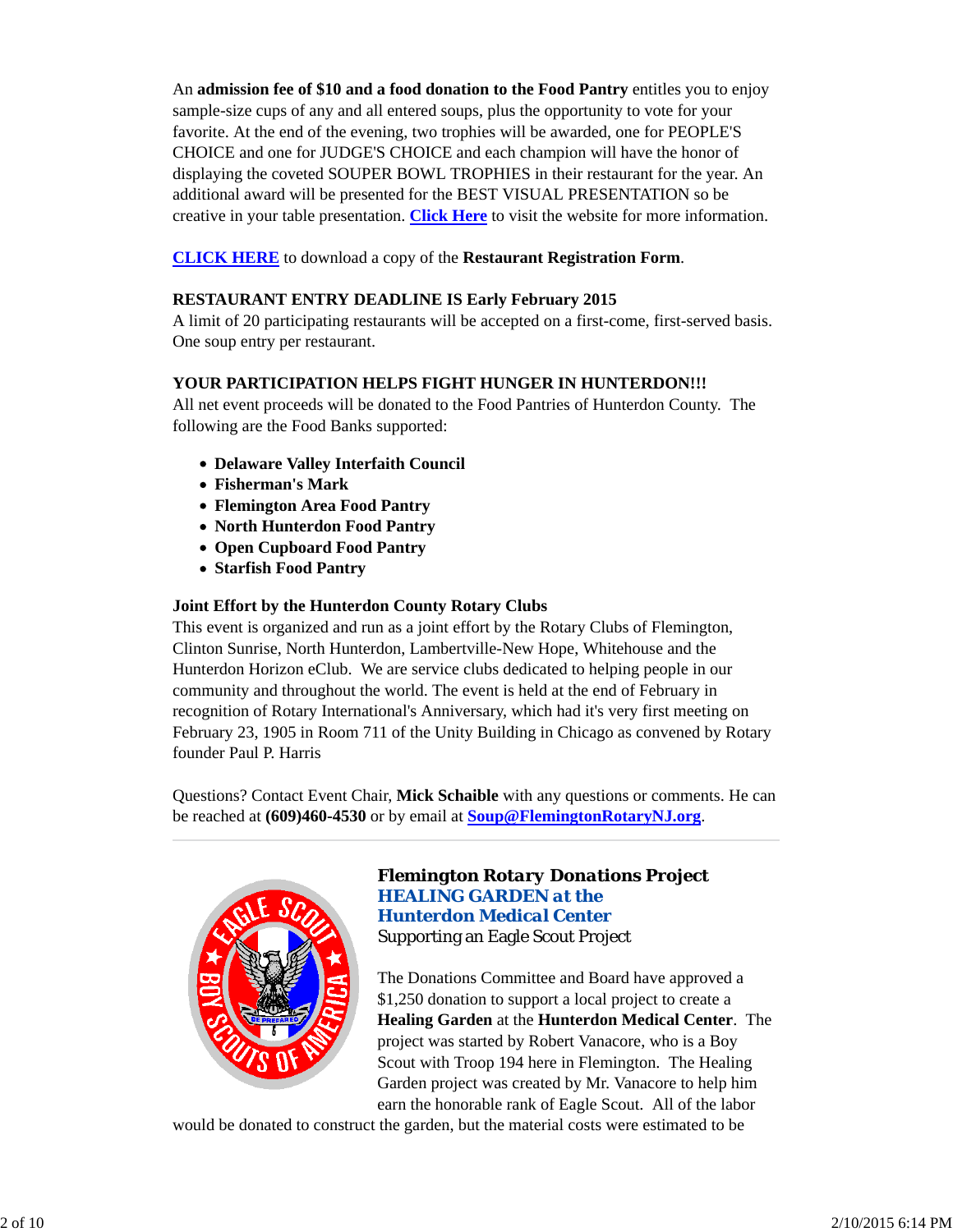roughly \$1,740. Flemington Rotary's donation of \$1,250 brings Robert up to his full financial goal to fund the project.

Members of Flemington Rotary are also be invited to assist with the construction of the garden as a hands-on project.

**CLICK HERE** to learn more about the project, including photos of where the Healing Garden would be located near the Hunterdon Medical Center's entrance to the Cancer Ward. If you have any other questions, please contact Donations Committee Chair, Terry Ownes.

# *HELP FEED THE NEED - FEED MY STARVING CHILDREN*

Date: **Saturday, February 21** Time: **2:00 to 4:00 pm** Packing Location: **South Ridge Community Church** Address: **7 Pittstown Road - Clinton, NJ 08809**

President Lynn would like it if you could try and help with this Hunterdon County project, as arranged by Lou Granados of the North Hunterdon Rotary Club.

The following is the message that we received from Lou:

At this time, I've set up reservations for 50 persons for packing as follows:

Saturday, February 21, from 2:00-4:00 PM. The packing location is at South Ridge Community Church, at 7 Pittstown Road, Clinton NJ 08809, behind Wal-Mart and across from the Developmental Center.

Here's the link to the group I've set up for Rotary and Friends of Rotarians: **http://volunteer.fmsc.org/Register/Group/JoinGroup.aspx?gid=605238**

Right now the project is ahead of goal on volunteers and behind goal on donations. This will be my fourth or fifth year doing this; I remember when we thought it was a stretch to pack 250,000 meals. This year it's 2 million!

Best, Lou



The scholarship will be given to one student each year in Harrie's name. A very special thanks to Tulsi for remembering Harrie this way.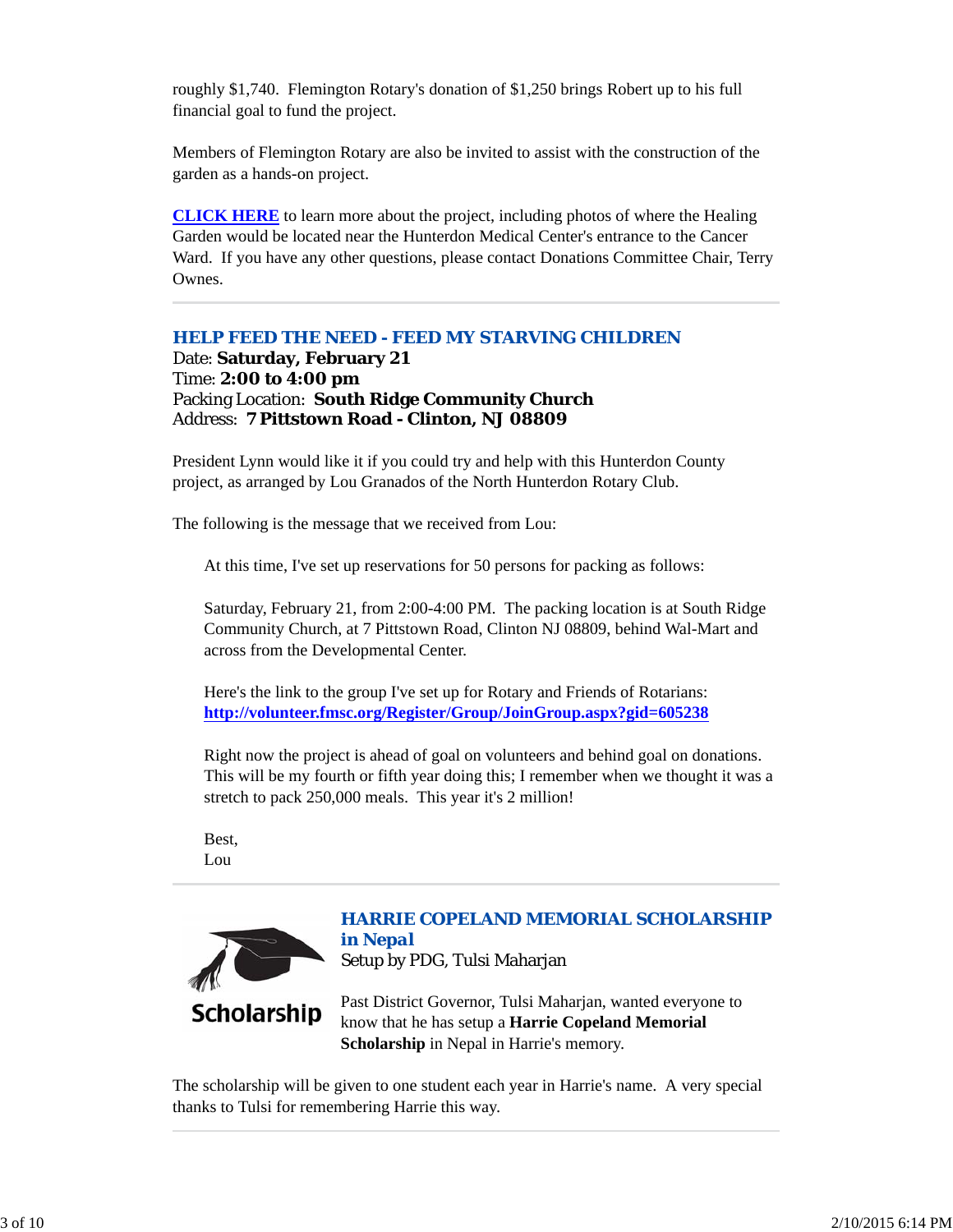# *PROPOSED NEW MEMBER* **David W. Harkness (Dave)**

The Membership Committee and Board have approved **Dave Harkness** for potential membership in the Rotary Club of Flemington. Dave has been proposed by Joe Ziegler and has attended a few of our club meetings. He would have the proposed classification of "**Hospital Affairs**". Dave is the "Director, Government & Community Affairs for the Hunterdon Medical Center Foundation". It was noted that Dave has good fundraising experience and consulting and has good relationships with public officials.

# *PROPOSED NEW MEMBER* **Linda King**

The Membership Committee and Board have approved **Linda King** for potential membership in the Rotary Club of Flemington. Linda has been an active member of the Lambertville-New Hope Rotary Club and is looking to transfer her membership to the Flemington Rotary Club. Linda has been proposed by Joe Ziegler and has attended a few of our club meetings. She would have the proposed classification of "**Non-Profit**". She has served as President-Elect, President and Community Service Chair in the Lambertville-New Hope Club. She also judged the Skills USA Entrepreneurship competition for two years. She resides here in Flemington, NJ. She works for Safe in Hunterdon.



As you know, the Rotary Club of Flemington is a member of the H.C. Chamber of Commerce. This enables all Rotarians the ability to attend a Chamber function as a "member". If someone asks you what your business is, you would explain that you are a member representing the Rotary Club of Flemington. **Click Here** to visit the Chamber website for a listing of upcoming events.

# *Hunterdon Chamber Internet Radio "THE ROTARY HOUR"* **Mondays from 11am to 12noon**

PDG Megan Jones-Holt is the host of "The Rotary Hour" on the Hunterdon Chamber Internet Radio station and is looking for guests to have on the show. If you are intersted, please get in touch with Megan at (908)894-4590 or **mjonesholt@gmail.com**. **Click Here** to listen to the Hunterdon Chamber Internet Radio station from your PC, smart phone, mobile device, etc.



If you would like to learn more about events and activities going on around Flemington, please **CLICK HERE** to visit the Flemington Business Improvement District (BID) website.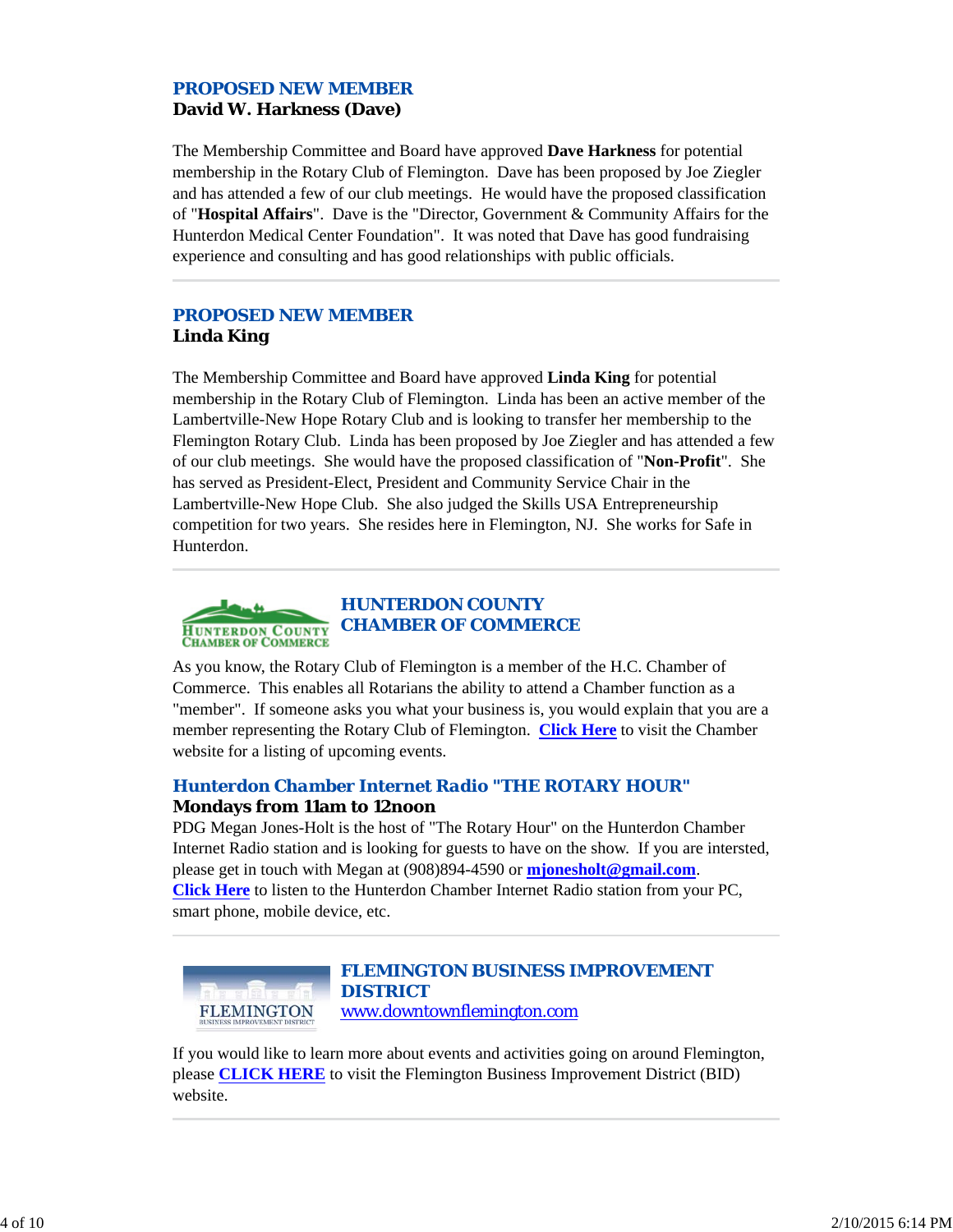## *ROTARY DISTRICT 7510 NEWS*

**Click Here** to read the current news from our Rotary District 7510.

### *SPEAKERS & PROGRAMS BEING SOUGHT*

We are always seeking new or creative ideas for upcoming meeting programs and speakers. If you have any leads, please pass them onto Mick Schaible. **Click here** to generate an email directly to Mick.

## *UPCOMING DATES TO NOTE*

## **Summary of Upcoming Club Meeting Programs**:

Wed, 2/18: Dave Harkness - Induction & Classification Talk Wed, 2/25: H.C.R.H.S.'s Teacher of the Year and Support Staff Member of the Year

Wed, 3/04: TBA Wed, 3/11: Craig Williams, Esq. (Director of Community Development for NORWESCAP) Wed, 3/18: TBA Wed, 3/25: District Governor Mel Kevoe Visit

**Next RCOF Board Meeting:** Thursday,  $3/5/2015$  at 6pm (usually the 1<sup>st</sup> Thursday). **Next Membership Meeting**: Wed, 2/11/2015 at 1:30 PM (usually the 2<sup>nd</sup> Wed).

#### **Upcoming RCOF Club Events, Fundraisers, Fellowship Events, Etc**.:

Mon, 2/23: **Hunterdon County Rotary Soup Cook-Off** at the H.C.R.H.S. Commons Sat, 6/6: **Pedals for Progress** Bicycle, Sewing Machine & Sports Gear Collection

#### **Rotary District 7510 Events & Functions:**

Wed, 2/25: **President-Elect Training Seminar (PETS 1)** (Bridgewater Marriott Hotel, 700 Commons Way, Bridgewater, NJ) from 6pm to 9pm

Fri-Sat, March 20-21: **President-Elect Training Seminar (PETS 2)** (Hanover Marriott Hotel, 1401 Route 10 East, Whippany, NJ)

Sat, March 28: **District 7510 Day of Hunger** (plan your own Club event for this) Sat, April 11: **Rotary Leadership Institute** (Seton Hall University, West Orange, NJ) Fri-Sun, May 1-3: **2015 Rotary District Conference** (Harrah's Atlantic City Resort & Casino, 777 Harrah's Boulevard, Atlantic City, NJ)

Wed, May 27: **Rotary District Assembly** at 2:30pm (Bridgewater Marriott Hotel, 700 Commons Way, Bridgewater, NJ)

Sat-Tues, June 6-9: **Rotary International Convention** in Sao Paulo, Brazil Thurs, 6/25: **District Changing of the Guard Dinner** (Primavera Regency, 1080 Valley Road, Stirling, NJ)

## *COMMITTEE LIST:*

**Click Here** to download the listing of all current Club Committee's and its members.

#### *"MEMBERS ONLY" WEBSITE:*

#### **Click Here for the Members Only section of the website to find:**

- 1) The "Membership Proposal Form" to propose a new member.
- 2) New Member Information.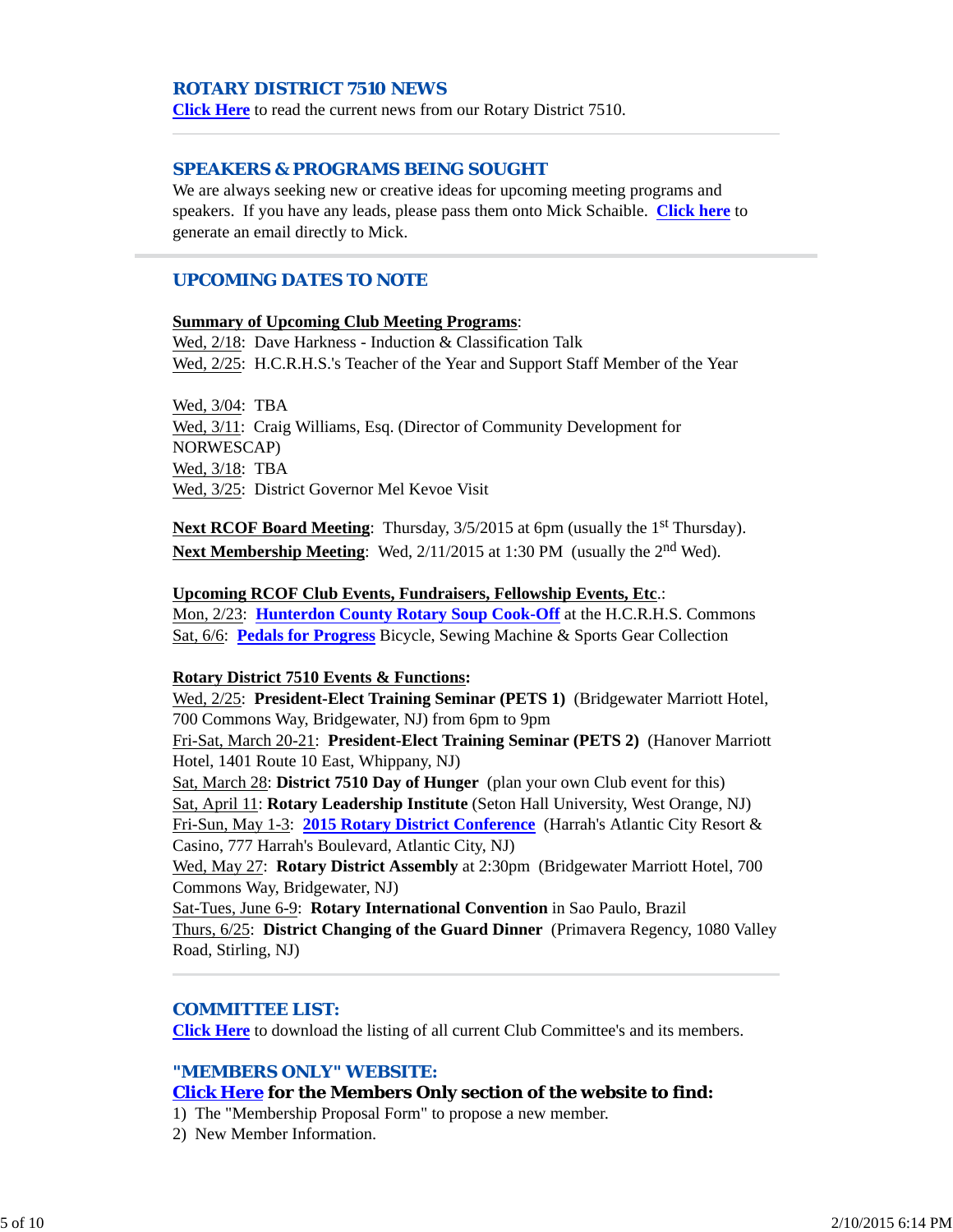- 3) An Online Copy of the Club Membership Directory.
- 4) A Link to All Photos Albums of the Club.

## *ROTARY WEBSITE LINKS:*

Rotary International: **www.Rotary.org** Rotary District 7510: **www.RotaryNJ.org**

## *NEARBY ROTARY CLUB MEETINGS:*

As A Rotarian, you are Welcome to attend a Rotary Club meeting anywhere in the world. Click here for the Rotary Club Locator App. Or see below for some local meetings:

Mondays

**Lambertville/New Hope** (6:30 pm) - Lambertville Station Restaurant; 11 Bridge Street, Lambertville NJ 08530

**Piscataway** (12:15 pm) - Radisson Hotel; 21 Kingsbridge Road, Piscataway, NJ 08854

#### Tuesdays

**Whitehouse** (12:15 pm) - Max's 22; 456 Route 22 West, Whitehouse Station, NJ 08889 **Princeton** (12:15 pm) - The Nassau Club; 6 Mercer Street, Princeton, NJ 08540 **Bridgewater-Bound Brook** (12:15 pm) - Arbor Glenn; 100 Monroe St, Bridgewater 08807

#### Wednesdays

**Branchburg Township** (7:30 am): Stoney Brook Grille; 1285 Route 28, North Branch, NJ 08876

**Flemington** (12:15pm): Copper Hill Country Club; 100 Copper Hill Road, Ringoes, NJ 08851

**Hillsborough Township** (6:15 pm): Pheasant's Landing; 311 Amwell Road (Rt. 514), Hillsborough, NJ 08844

#### Thursdays

**Clinton Sunrise** (7:30 am): Clinton Fire Department; New Street, Clinton, NJ 08809 **Somerville/Bridgewater** (12:15 pm): Bridgewater Manor; 1251 US Highway 202/206, Bridgewater, NJ 08807

**Trenton** (12:15 pm): Freddie's Tavern; 12 Railroad Avenue, West Trenton, NJ 08628

### Fridays

**North Hunterdon** (12:15 pm): Beaver Brook County Club; 25 County Club Drive, Annandale, NJ 08801

**Princeton Corridor** (12:15pm): Hyatt Regency; 102 Carnegie Center, Rt. 1 North, Princeton, NJ 08540

eClub

**Rotary eClub of Hunterdon Horizon**: View website for meetings or online makeups.

RI President's Call for Action in **2014-2015**: **"Light Up Rotary"**

**Rotary Club of Flemington - Our 91st Year** Founded October 3, 1923 \* Charter #1529 \* District 7510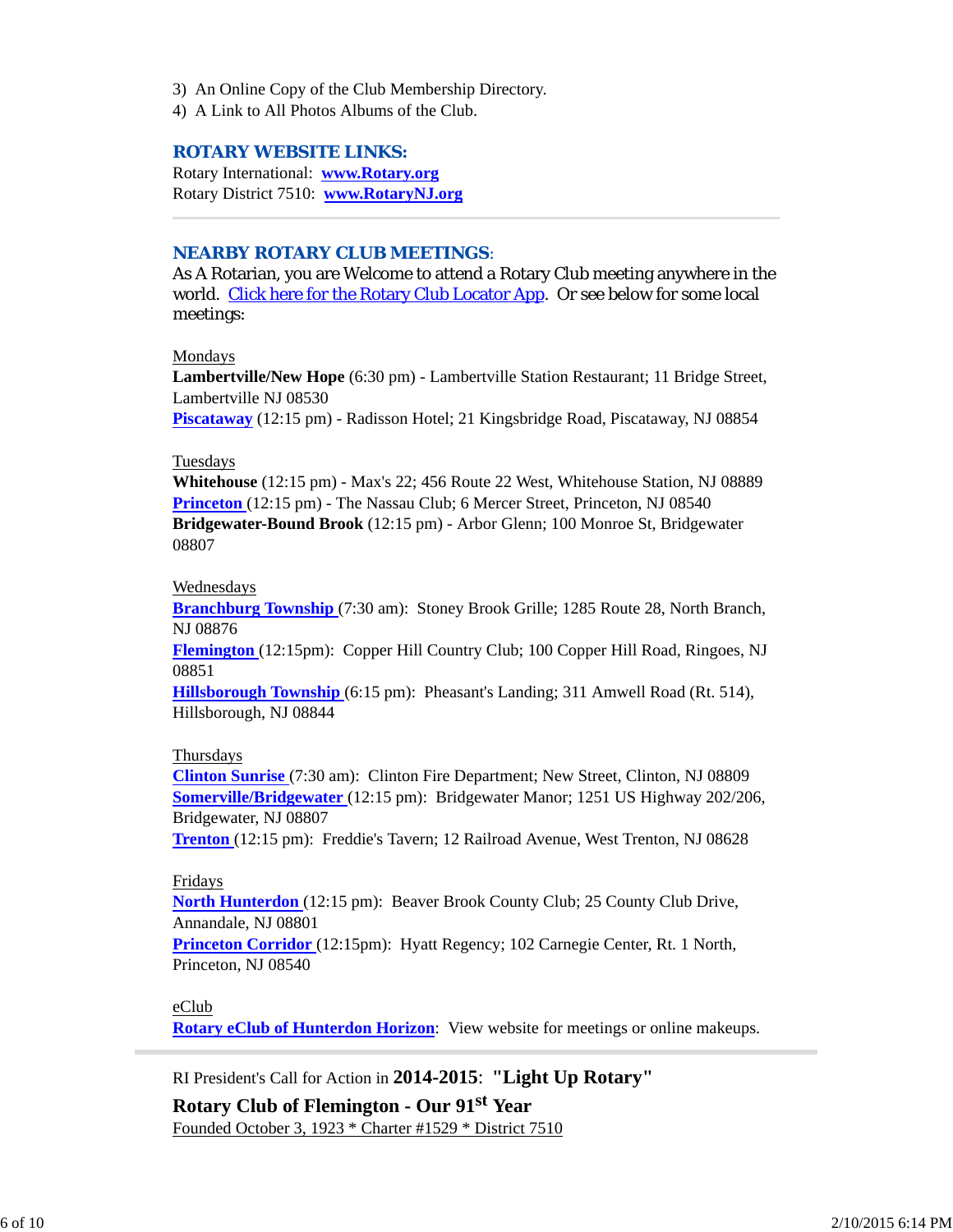| President                                                    | <b>Lynn Hyman</b>                         |  |  |
|--------------------------------------------------------------|-------------------------------------------|--|--|
| President-Elect                                              | <b>Mick Schaible</b>                      |  |  |
| Secretary                                                    | <b>Michele Kavanagh</b>                   |  |  |
| Treasurer, General                                           | <b>Bob Newland</b>                        |  |  |
| Treasurer, Lunch                                             | D.J. Wright                               |  |  |
| <b>Board Members</b>                                         | Ira Liebross (immediate past president)   |  |  |
|                                                              | <b>Ken Skowronek</b>                      |  |  |
|                                                              | <b>Joe Ziegler</b>                        |  |  |
| Sergeant-at-Arms                                             | <b>Karen Widico</b>                       |  |  |
| <b>RI</b> President                                          | Gary C.K. Huang (Taiwan)                  |  |  |
| District Governor (DG)                                       | Melvin I. Kevoe "Mel" (Springfield, NJ)   |  |  |
| District Governor Elect (DGE)                                | Hal Daume (Berkeley Heights, NJ)          |  |  |
| District Governor Nomimee (DGN)                              | <b>Charles Minton</b> (Union, NJ)         |  |  |
| <b>Assistant District Governor (ADG)</b>                     | <b>Megan Jones-Holt</b> (Clinton Sunrise) |  |  |
| Club Meetings: Wednesday, 12:15 pm, Copper Hill Country Club |                                           |  |  |

100 Copper Hill Road, Ringoes 08551





**MISSION STATEMENT:** The mission of Rotary International is to assist and guide Rotarians and Rotary clubs to accomplish the Object of Rotary to ensure Rotary's continuing relevance and to help build a better world, emphasizing service activities by individuals and groups that enhance the quality of life and human dignity, encouraging high ethical standards, and creating greater understanding among all people to advance the search for peace in the world.

**THE OBJECT OF ROTARY:** The object of Rotary is to encourage and foster the ideal of service as a basis of worthy enterprise and, in particular, to encourage and foster: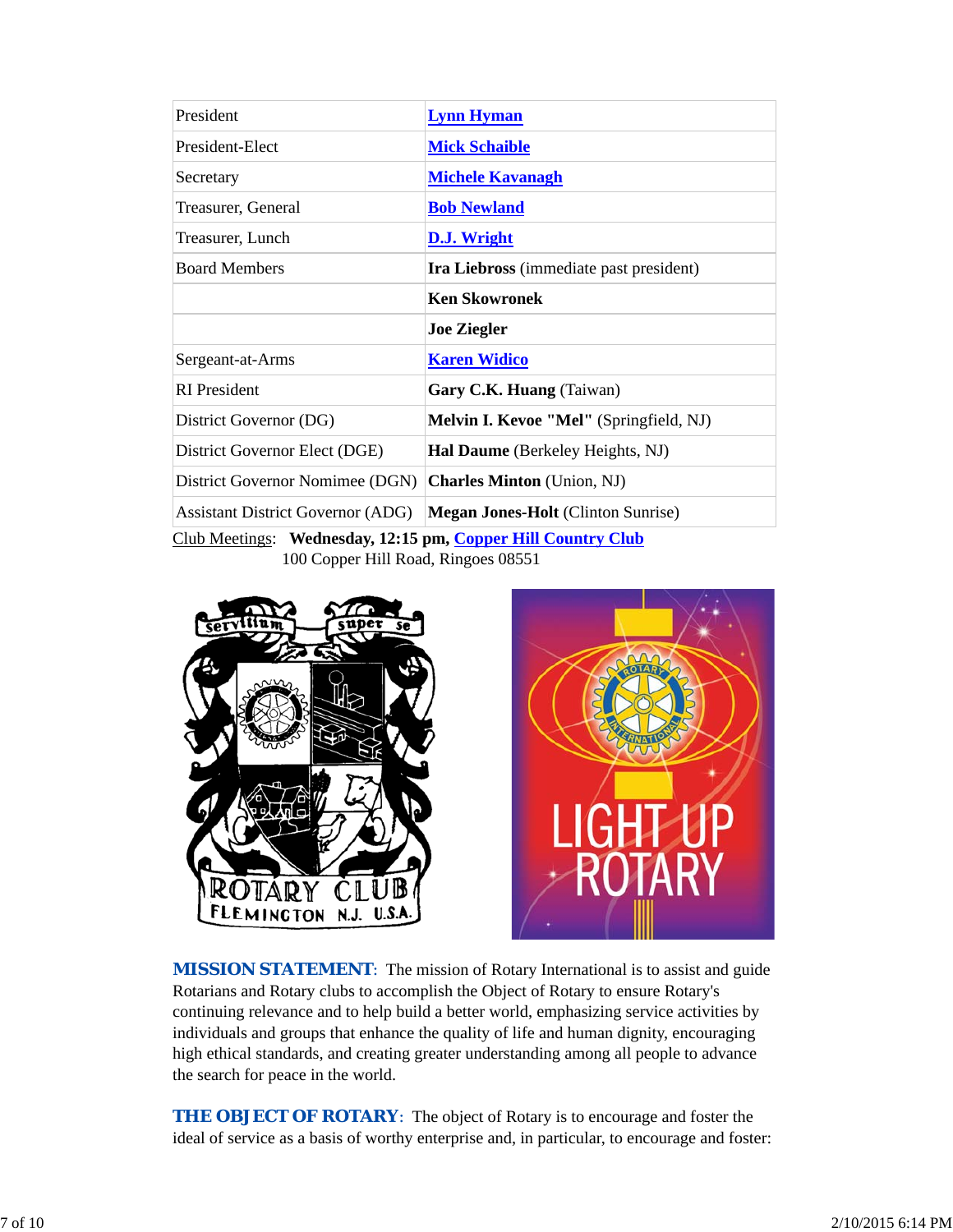**1st**: The development of acquaintance as an opportunity for service;

**2nd**: High ethical standards in business and professions, the recognition of the worthiness of all useful occupations, and the dignifying of each Rotarian's occupation as an opportunity to serve society;

**3rd**: The application of the ideal of service in each Rotarian's personal, business and community life;

**4th**: The advancement of international understanding, goodwill, and peace through a world fellowship of business and professional persons united in the ideal of service.

**THE 4-WAY TEST:** "Of the things we think, say or do:

**1st**: Is it the Truth?

2<sup>nd</sup>: Is it Fair to all concerned?

**3rd**: Will it build goodwill and better friendships?

**4th**: Will it be beneficial to all concerned?"

### *ROTARY's AVENUE'S OF SERVICE*:

**1)** Through **Club Service**, we have fun, build lasting friendships, and make sure that our club runs well.

**2)** Through **Vocational Service**, we volunteer our professional skills to serve others and promote integrity in everything we do.

**3)** Through **Community Service**, we address local needs and work with our community to bring lasting improvements.

**4)** Through **International Service**, we meet humanitarian needs around the globe and promote world understanding and peace.

**5)** Through **Youth Service**, we work with young people to help them become the next generation of leaders, visionaries, and peacemakers.

# **Rotary Club of Flemington, NJ** Current Number of Members: 44 **Rotarian Member Since Classification**

**2014-2015 CLUB MEMBER ROSTER**

|      | ulassiiluation                  |
|------|---------------------------------|
| 2007 | <b>Health and Fitness</b>       |
| 1977 | <b>Specialty Advertising</b>    |
| 2003 | M.E.F.P. Consulting Engineering |
| 1987 | Printing                        |
| 2002 | <b>Rubber Products</b>          |
| 2014 | <b>Youth Development</b>        |
| 1964 | Orthodontia                     |
| 1961 | <b>Funeral Services</b>         |
| 2012 | Property & Casualty Insurance   |
| 1996 | Psychotherapy                   |
| 2010 | Financial Advisor               |
| 2010 | Retail Banking                  |
| 2001 | <b>Financial Planning</b>       |
| 2013 | <b>Community Banking</b>        |
|      | <b>Member Since</b>             |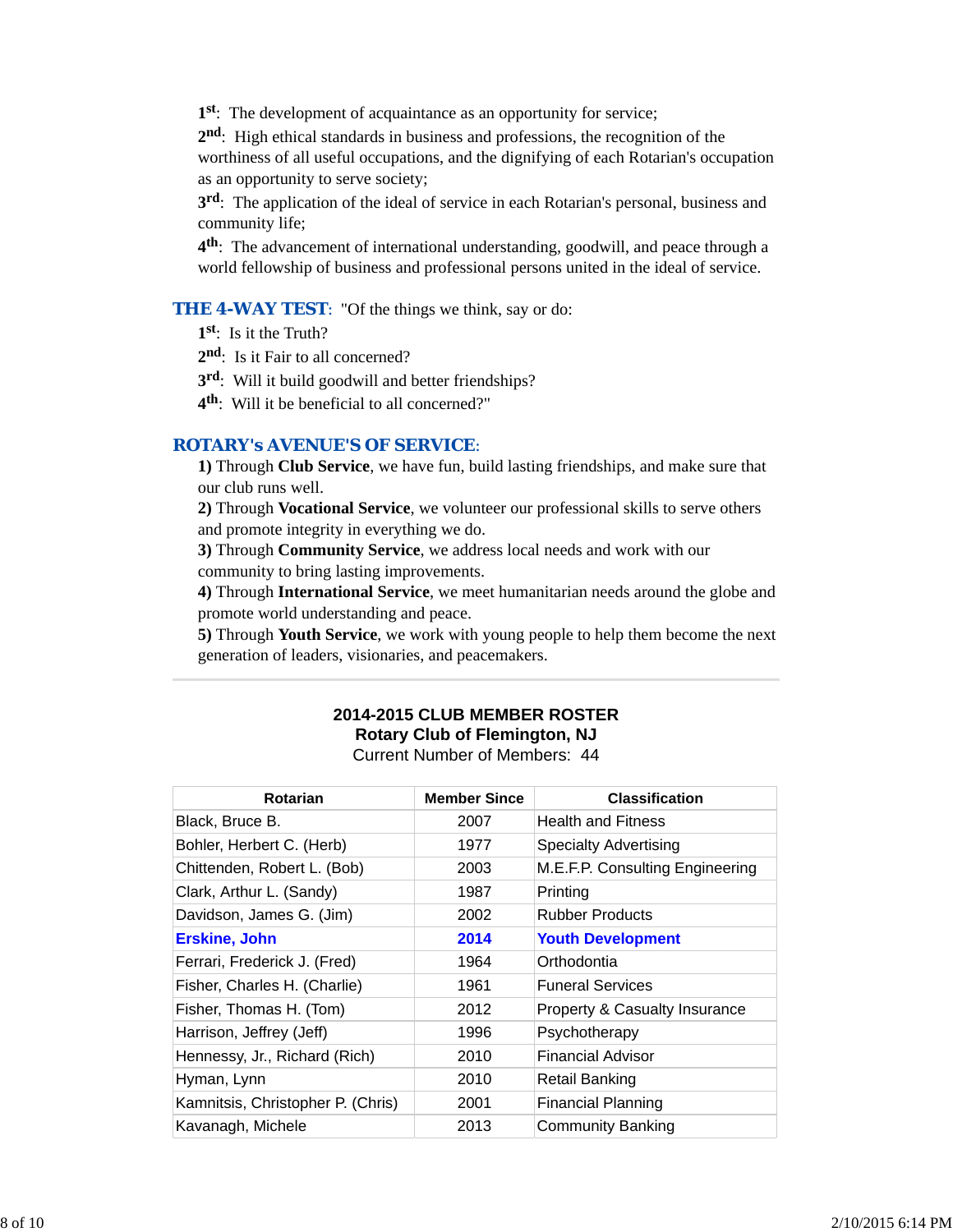| Liebross, Ira                      | 1997 | <b>Family Medicine</b>         |
|------------------------------------|------|--------------------------------|
| Loew, Darren                       | 2002 | Orthodontics                   |
| Martin, Teresa (Terry)             | 1993 | Solid Waste/Recycling          |
| Mazujian, Harry                    | 2004 | Clergy                         |
| McWilliams, Nancy                  | 1992 | Psychotherapy                  |
| Metz, Kim                          | 2007 | <b>Technical Education</b>     |
| Muller, George D.                  | 1964 | <b>Cut Glass Manufacturing</b> |
| Nastasi, William (Bill)            | 1996 | <b>General Contracting</b>     |
| Newland, Robert D. (Bob)           | 1998 | Insurance                      |
| Ownes, Terry M.                    | 1987 | <b>Floor Covering</b>          |
| Phelan, Christopher J. (Chris)     | 2009 | <b>Chamber Of Commerce</b>     |
| Randolph, R. Wayne                 | 1982 | Veterinary Medicine            |
| Reinbacher, Otto A.                | 1997 | Clergy                         |
| Rogow, Stephen S. (Steve)          | 1973 | Orthodontics                   |
| Schaible, R. Michael (Mick)        | 1998 | <b>Appraisal Services</b>      |
| Skowronek, Kenneth J. (Ken)        | 1994 | <b>Family Law</b>              |
| Sollner, Richard F. (Dick)         | 1962 | Air Transportation             |
| <b>Steffner, Christina (Chris)</b> | 2014 | <b>Education</b>               |
| Stothoff, Richard H. (Dick)        | 1966 | <b>Sanitary Engineering</b>    |
| Stout, Deborah (Debbie)            | 2013 | <b>Retail Banking</b>          |
| Thatcher, Thomas P. (Tom)          | 2006 | <b>Professional Planning</b>   |
| Weinstein, Theodore H. (Ted)       | 1994 | <b>Pulmonary Medicine</b>      |
| Widico, Karen A.                   | 1997 | <b>Public Health Services</b>  |
| Williams, Gwen                     | 1991 | Purchasing/Manufacturing       |
| Wise, Robert (Bob)                 | 1992 | <b>Hospital Administration</b> |
| Woske, Harry                       | 1977 | Cardiology                     |
| Wright, Daniel J. (D.J.)           | 2003 | <b>Funeral Services</b>        |
| Zanetti, Edward G. (Ed)            | 1971 | Plumbing & Heating             |
| Ziegler, Joseph E. (Joe)           | 1988 | <b>Investment Advisor</b>      |
| Zullo, John J. (Johnnie)           | 1987 | <b>Chemical Engineering</b>    |

Yours in Rotary Service! Bob Chittenden

**Rotary Club of Fleminton, NJ** PO Box 751 - Flemington, NJ 08822 www.FlemingtonRotaryNJ.org

Providing "Service Above Self" Since 1923



#### **Forward this email**

SafeUnsubscribe

This email was sent to bchittenden@jarengineering.com by **bchittenden@jarengineering.com** Update Profile/Email Address | Rapid removal with SafeUnsubscribe™ | Privacy Policy.